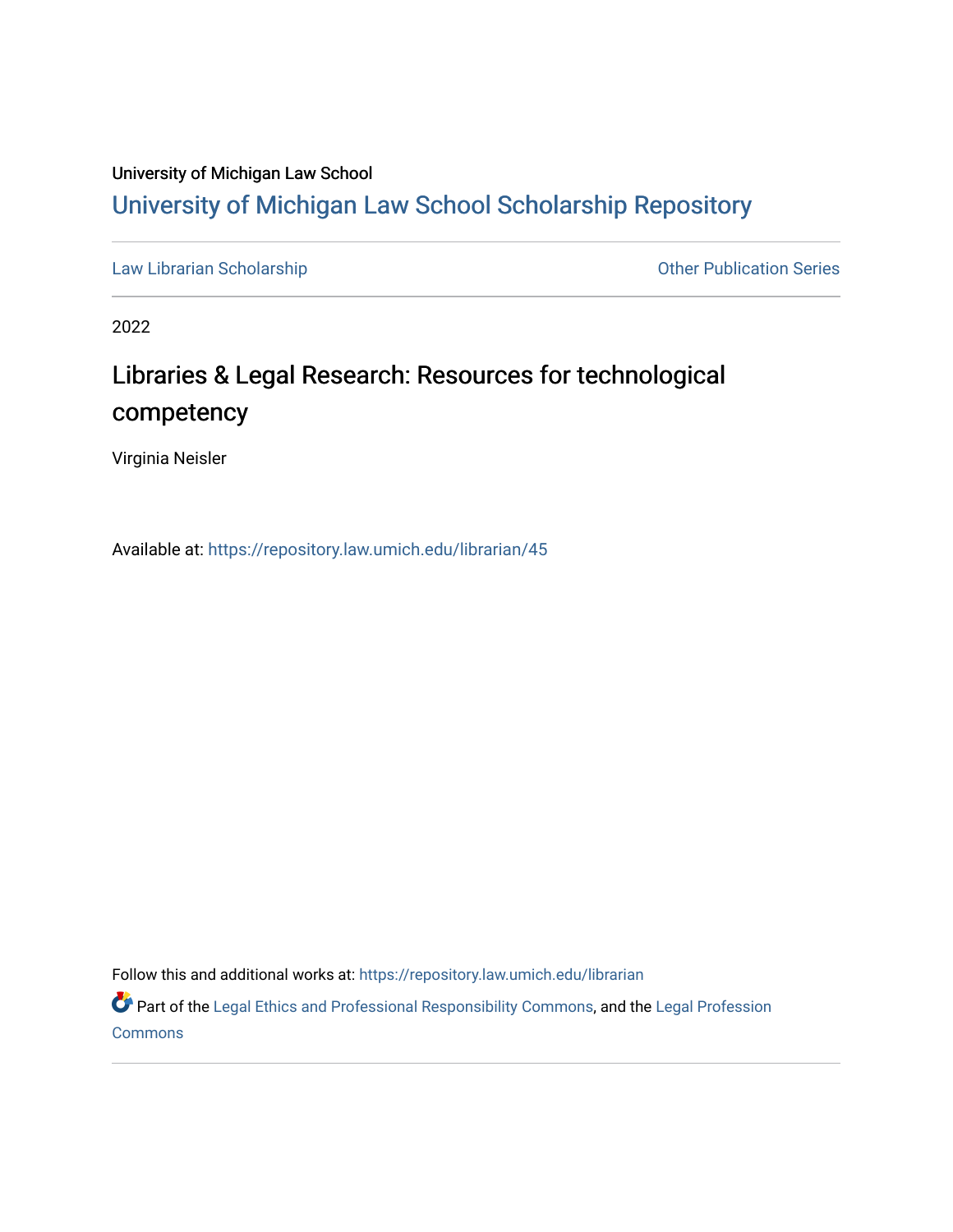## LIBRARIES & LEGAL RESEARCH

# Resources for technological competency

BY VIRGINIA A. NEISLER

At the time this article was written, Michigan was one of 39 states that included understanding relevant technologies as a part of the duty of attorney competence.<sup>1</sup> In 2019, the Michigan Supreme Court formally adopted a new comment to MRPC 1.1.2 With respect to competence as covered under this rule, their comment made explicit that all Michigan attorneys should "engage in continuing study and education, *including the knowledge and skills regarding existing and developing technology* that are reasonably necessary to provide competent representation for the client in a particular matter" [emphasis added].

In February 2020, the State Bar of Michigan issued ethics opinion RI-381 which held "lawyers have ethical obligations to understand technology, including cybersecurity, take reasonable steps to implement cybersecurity measures, supervise lawyer and other firm personnel to ensure compliance with duties relating to cybersecurity, and timely notify clients in the event of a material data breach." The comment to MRPC 1.1 explicitly notes that the duty only exists to the extent that it is "reasonably necessary to provide competent representation for the client in a particular matter," indicating that every attorney does not need to know about every technology used in every circumstance. Rather, attorneys should be aware of the technology they use in practice necessary for adequate representation. Staying up to date at a time when technologies are evolving at an exponential rate and knowing which technologies must be mastered is no simple task. Fortunately, there are many resources available to attorneys looking to boost their own and staff's knowledge. Highlighted below are some of those resources.

#### STATE BAR OF MICHIGAN RESOURCES

What is technology competency? It can encompass everything from basic computing skills to a good understanding of data security or risks associated with using the web. Fortunately, the State Bar of Michigan has outlined core competencies attorneys may need in the technological competency section of its Practice Management Resource Center.3

In this section, attorneys will find competencies as defined by the State Bar, each with its own set of highlighted resources. Competencies are divided into seven main areas: collaboration, computer skills, cybersecurity, data security, e-discovery, e-filing, and internet. On each page is a description of the competencies encompassed under that area, notes on ethical considerations, training materials, articles, publications, and checklists, all designed with practicing attorneys' needs in mind. There are both written and multimedia resources available, providing multiple modalities for learning.<sup>4</sup>

#### ADDITIONAL RESOURCES FOR TECHNOLOGICAL COMPETENCY

The American Bar Association (ABA) has also published a wide array of materials on legal technology. Its Legal Technology Resource Center provides publications, webinars, and free resources to "help lawyers identify opportunities, overcome obstacles, and understand how technology tools can improve their practices."<sup>5</sup> The site is designed to meet the needs of a wide range of attorneys and practices from small firms to big law including topics like buyers' guides and disaster resources.

The ABA has also published books on software covering everything from common programs like Microsoft Office and Adobe to sophisticated practice management tools. More than point-and-click software manuals, these books explore the necessary considerations when determining what to purchase and how to implement the systems ethically and efficiently. The following titles are just some of the resources available through the ABA's web store.

- Schorr, "Microsoft Office 365 for Lawyers" (Chicago: ABA Book Publishing, 2018). This book explores big picture questions attorneys must address when migrating to Office 365 such as how to make the right decisions about pricing and features for your needs.
- Siegel & Myers, "The Ultimate Guide to Adobe Acrobat DC" (Chicago: ABA Book Publishing, 2021). This book